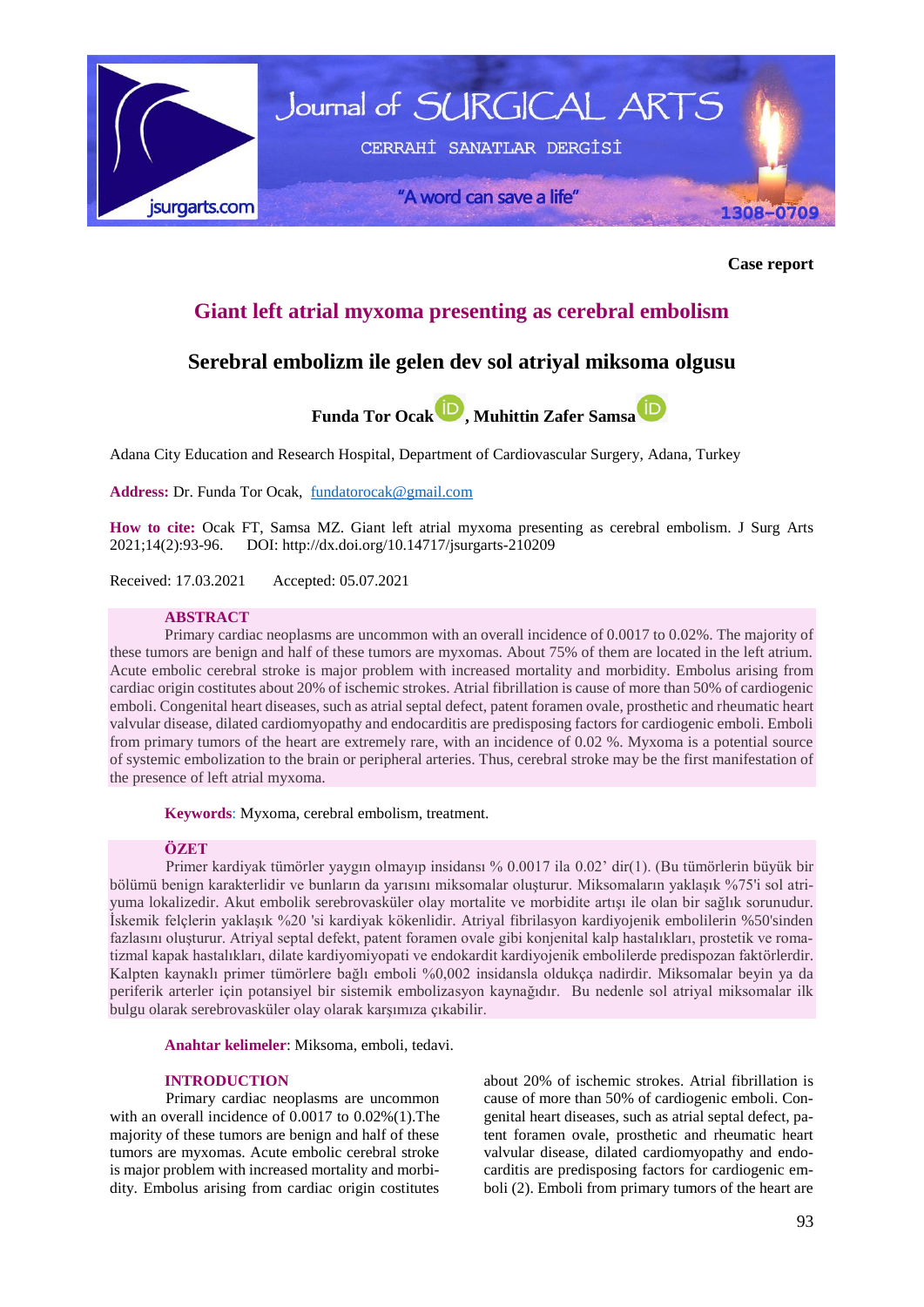extremely rare, with an incidence of 0.02 % (3). Myxoma is a potential source of systemic embolization to the brain or peripheral arteries. About 75% of them are located in the left atrium. Thus, cerebral stroke may be the first manifestation of the presence of left atrial myxoma.

## **CASE**

A 43-year-old, 60 kg female patient was admitted to the emergency service with sudden clouding of consciousness and right hemiplegia. She had no known underlying conditions and tachycardia was found in her general examination. Atrial fibrillation was not detected on electrocardiography. On neurological examination, pupillary miotic, light reflex was detected, consciousness was confused, dysarthric speech, Babinski was bilaterally positive. There were signs of right lateralization. The National Institutes of Health Stroke Scale (NIHSS) score was 13, and it was assessed as moderate stroke (5). In consecutive brain computerized tomographies (CT), large hypodense areas in the left frontal, temporal and partially parietal lobes, and infarct areas in the left media cerebri artery irrigation area were noted (Figure 1). It was defined as an ischemic cerebrovascular occurrence according to clinical findings and radiological examinations. When investigating the etiological and predisposing factors, the left ventricular ejection fraction was 60% normal in all cardiac cavity dimensions, and the mass in the left atrium, moving into the left ventricle and filling the left ventricle in the diastole, was observed on transtorasic echocardiography (TTE) (Figure 2).



**Figure 1:** Brain computarized tomographic imagine.

Transesophageal echocardiography (TEE) was performed due to suspicion of myxoma. On TEE, a mobile 76x33 mm hyperechogenic mass extending from the left atrium to the left ventricle and an increase in echogenicity consistent with irregular thrombus was observed on the mass (Figure 3). Thrombolytic therapy was not recommended to the patient because of the size of the infarct and possible hemorrhagic complications.She was admitted to the cardiovascular surgery intensive care unit for excision of myxoma. Low molecular weight heparin (LMWH) was initiated to prevent recurrent embolism attacks from mobile thrombus. On the 7th day of the follow-up, consciousness and improvement in speech were observed. No hemorrhagic transformation was found in the control brain CT. There was no change in the control TTE at the bedside. On the 12th day, excision of the left atrial myxoma was planned and LMWH treatment was discontinued before surgery. Consent was obtained from the patient for surgery.



**Figure 2:** Left atrial mass of transtoracic echocardiographic imagine.



**Figure 3:** Mass in the left atrium, moving into the left ventricle and filling the left ventricle in the diastole on transesophageal echocardiography.

Invasive monitoring and tracheal intubation was performed. Cardiopulmonary bypass (CPB) was achieved with bicaval cannulation. Left atrial vent was not placed against the possible risk of embolism. It was applied to the total CPB after the cross clamp was placed. Antegrade blood cardioplegia was given by venting from the aortic root. Left atriotomy was performed. The mass protruding from the left atrium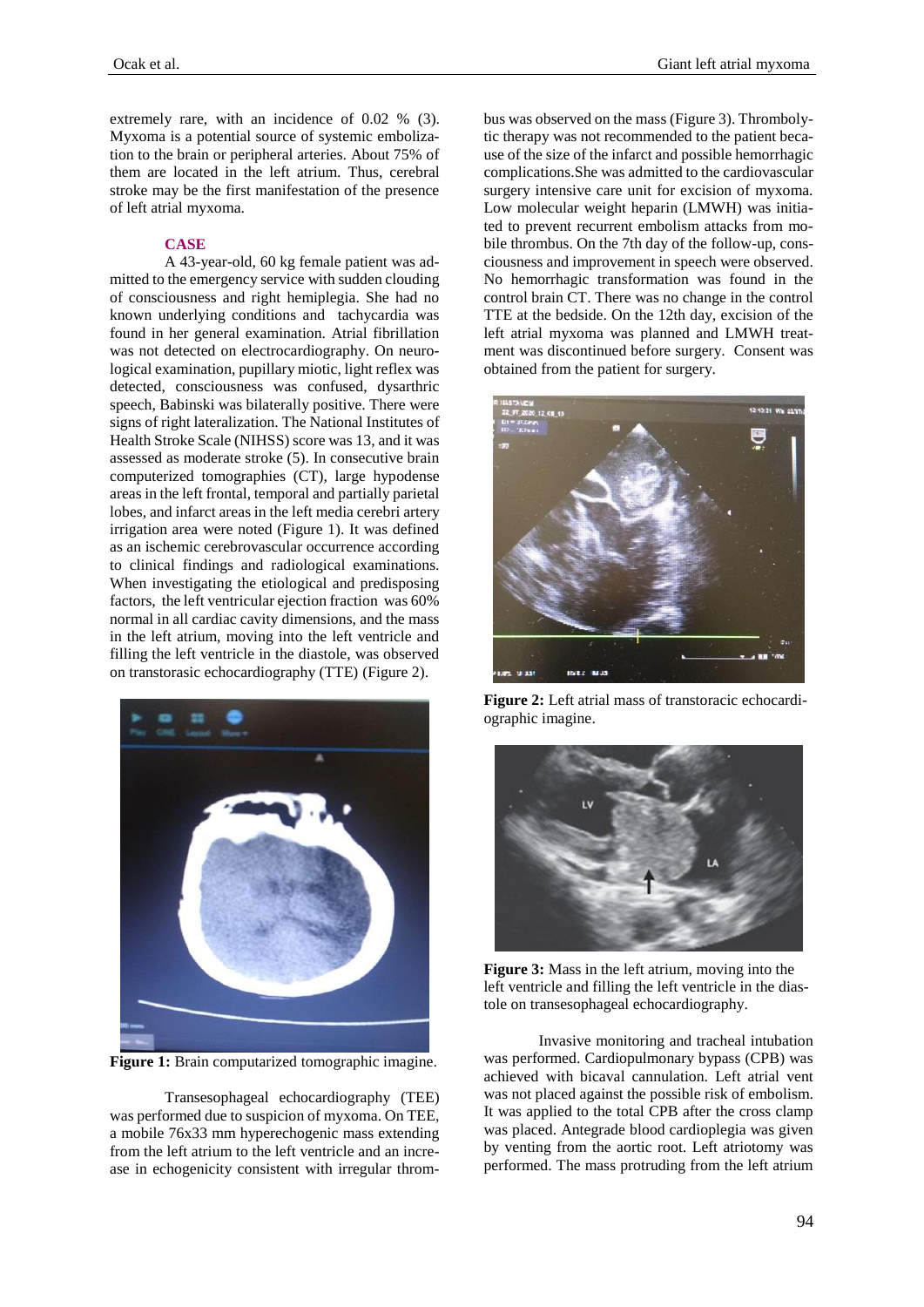and filling the left ventricle was delivered and removed. The macroscopic appearance of the mass was 85x45x20 mm in size, polypoid, irregular, gelatinous and soft (Figure 4). The entire mass was removed. Left ventricular cavity was washed extensively with saline. It was observed that the pedicle of the mass originated from the interatrial septum inferior. Following the excision of the mass, the attachment area of the pedicle was cauterized. After the left atriotomy was closed and air was removed, peroperative TEE was used to control the other heart chambers in terms of air and mass. The aorta is declamped. He left CPB without any problems. Cross clamp time was 22 minutes, CPB time was 56 minutes. The patient was taken to the postoperative cardiovascular surgery intensive care unit. There was no problem with their follow-up. No mass image was found in the control TTE taken 3 months later. Microscopic examination of the pathological report revealed stellate and globular cells, vascular structures, as well as inflammatory hemorrhagic material in the edematous-myxoid stroma, and it was reported as myxoma. The patient was discharged with anticoagulant doses of acetylsalicylic acid, physiotherapy and speech therapy.



**Figure 4:** Macroscopic imagine of excised mass.

### **DISCUSSION**

Acute cerebrovascular events are health problems with increased mortality and morbidity. Approximately 20% of ischemic strokes are of cardiac origin. Atrial fibrillation accounts for more than 50% of cardiogenic emboli. Atrial septal defect, congenital heart diseases such as patent foramen ovale, prosthetic and rheumatic valve diseases, dilated cardiomyopathy and endocarditis are predisposing factors in cardiogenic embolism. Embolism caused by primary tumors of the heart is rare and its incidence is 0.02%. The estimated incidence of primary cardiac tumors among randomly selected patients at autopsies is 0.0017 to 0.02% (5). Most of these tumors are benign and half of them are myxomas. Although most myxomas are classified histologically as benign, thoracic wall invasion may manifest itself in malignant styles such as embolization, heart failure and syncope (6). In our case, acute cerebrovascular event was the first finding without any predisposing factor.

TTE should be performed to rule out atrial thrombus and / or atrial myxoma, especially in young individuals presenting with cerebral stroke. If the neurological condition allows, the patient whose diagnosis of myxoma is definite should be referred for surgery immediately. However, if the patient's neurological condition is unstable, it is necessary to wait until recovery. At the same time, it should be followed whether there is a hemorrhagic transformation of the cerebral infarction with serial CTs. Thrombolytic therapy in cerebral infarction due to atrial myxoma is controversial (7). In our case, after the patient became conscious and her neurological condition improved, she was taken to surgery, preoperative thrombolytic therapy was not recommended due to the size of the infarction and possible hemorrhagic complications, and she received prophylactic dose of LMWH and conservative treatment.

Approximately 75% of myxomas are localized to the left atrium. The remainder may be in the right atrium and a small amount in both ventricles. It often originates from the subendocardial mesenchymal cells at the border of the left atrium fossa ovalis. The classic symptom triad includes signs of intracardiac obstruction (pulmonary edema, dyspnoea, orthopnea, syncope, palpitations), embolic signs (central nervous system, peripheral arteries, coronary arteries) and institutional symptoms (fever, weight loss, loss of appetite). Cerebral arteries are affected in more than two-thirds of atrial myxoma cases presenting with systemic embolization (8). Pulmonary arteries, retinal arteries, kidney, spleen, intestines, and lower extremities are other embolization sites (9). Although these embolisms are often from myxomas, they may also be thrombi attached to myxomas (10).

The size of atrial myxomas can vary from 2.7 cm to 4.8 cm. According to their macroscopic appearance, they are classified into 2 types - type 1, with irregular or villous surface, gelatinous structure, and type 2, smooth surface and solid structure. Left atrial myxoma excised in our case was evaluated as type 1. It has been reported that embolism depends on the mobility of the myxoma, not its size (11). Although many cases of giant left atrial myxoma have been reported in the literature, our case is important because its measured dimensions are 85x45x20 mm and mobile.

The echocardiographic appearance of myxomas changes due to the characteristic features associated with the increased risk of systemic embolization. Ha et al. divided cardiac myxomas into two groups according to their echocardiographic morphology (12). They showed that the risk of systemic embolization was significantly higher in the polypoid type in the study grouped as circular and nonprolapped type and the other as polypoid and prolapped type. In a study by Moriyama et al., postoperative recurrence was found to be the same in both groups